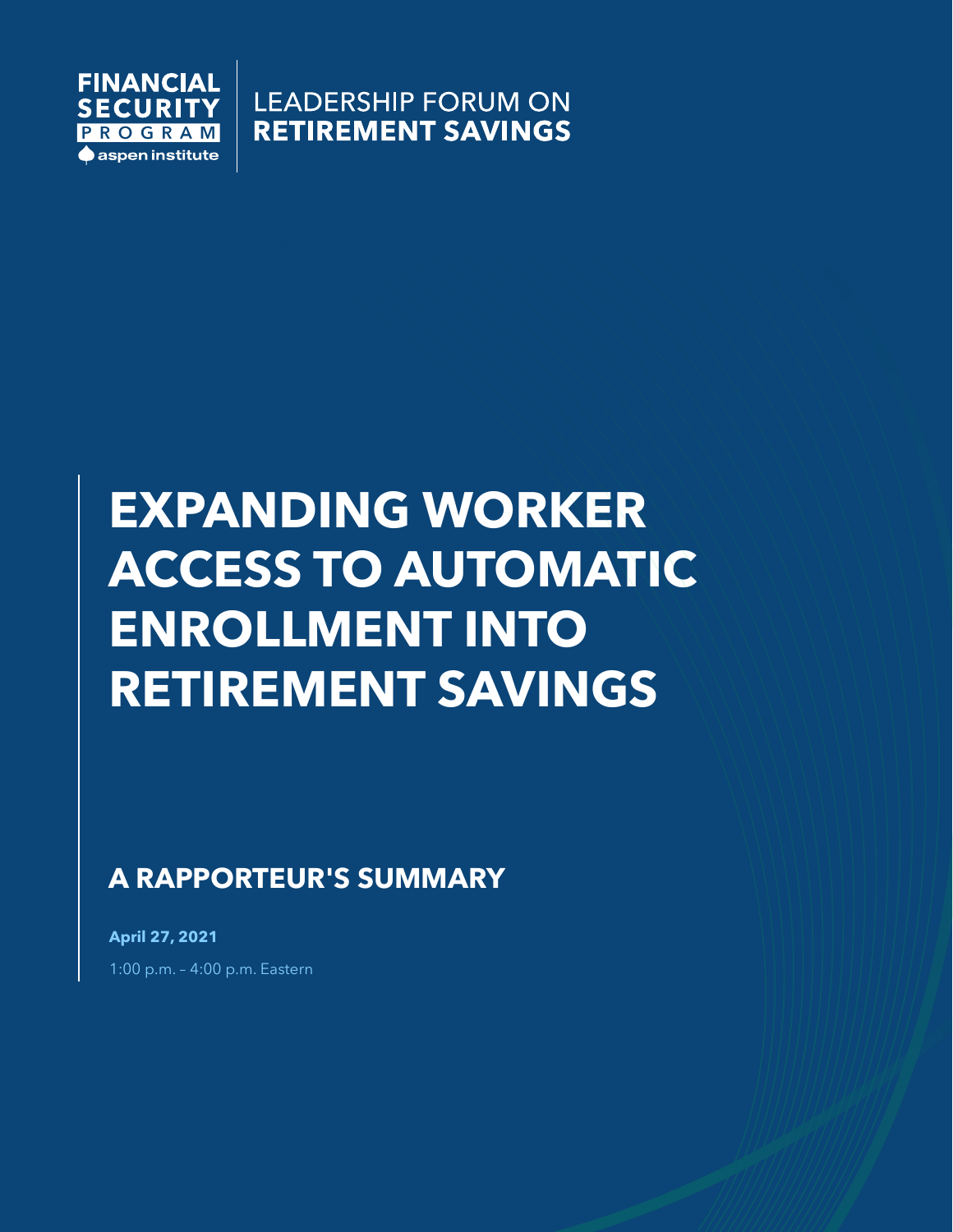#### **ACKNOWLEDGEMENTS**

The Aspen Institute Financial Security Program (Aspen FSP) would like to thank Ellen Stark for serving as Forum Rapporteur and writing this report. The Aspen Institute Retirement Savings Initiative (Aspen RSI) would like to thank Anne Ackerley, Jeffrey Brown, Michael Davis, Robin Diamonte, Jason Fichtner, Yanela Frias, Mark Iwry, David John, Elizabeth Kelly, Michael Kreps, Lisa Massena, Lew Minsky, Katherine Roy, Katie Selenski, Steve Wendel, and Debra Whitman for serving on the Advisory Board of the Aspen Leadership Forum on Retirement Savings, as well as all the attendees of the fifth annual Forum for sharing their insights throughout the meetings. Finally, Aspen RSI thanks AARP, BlackRock, J.P. Morgan Asset Management, Prudential Financial, and T. Rowe Price for their generous support of the Forum as well as this report. While this document, of course, draws on insights shared at the Forum, the findings, interpretations, and conclusions expressed in this report—as well as any errors—are ours alone.

#### **ABOUT THE FORUM**

In April 2021, the Aspen Institute's Financial Security Program kicked off the fifth annual Aspen Leadership Forum on Retirement Savings. The opening session was held virtually on April 15 and was open to the public. This was followed by a series of four invitation-only, virtual, in-depth private dialogues exploring critical challenges within our retirement savings system: expanding access to retirement savings, increasing portability of retirement savings, strengthening retirement cash flow, and building a retirement savings system that produces more racially equitable outcomes. More than 400 experts from across the retirement ecosystem – from industry, government, academia, advocacy, fintech, and more -- participated in our public event, and 80 more participated in one of our private dialogues to advance breakthrough solutions to America's unfolding retirement savings crisis. To encourage open dialogue, the Forum private dialogues were governed by Chatham House Rule, under which participants are free to share what was discussed but are entrusted not to reveal the speaker's identity.

#### **ABOUT THIS PRIVATE DIALOGUE**

On April 27, 2021, the fifth annual Aspen Leadership Retirement Forum on Retirement Savings kicked off its series of private conversations with a far-reaching discussion of one of the most fundamental challenges to retirement security: how to ensure that every working American has access to automatic enrollment into a retirement savings plan. Over the course of the session, the 18 participants identified the most formidable barriers to access, debated the most promising solutions, and explored whether the ability to contribute is in itself a sufficient solution.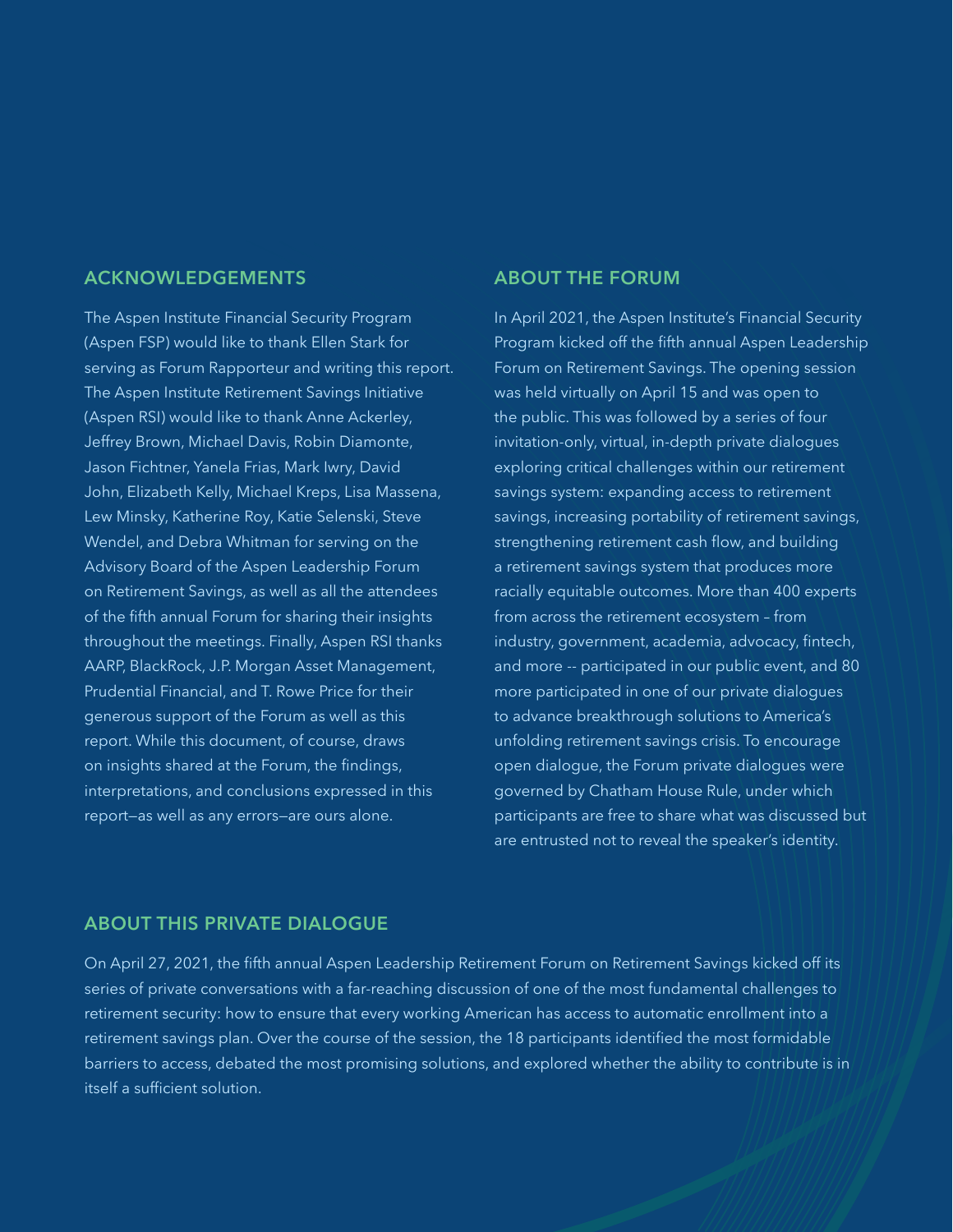## <span id="page-2-0"></span>**NINE STATS** THAT TELL THE RETIREMENT SAVINGS STORY

Four of 10 working Americans lack access to a retirement plan on the job<sup>1</sup>, but that big-picture view fails to capture the scope of the problem of inadequate long-term savings, or the systemic failures that have excluded millions of people.

### 1. Access is uneven.

Access to a retirement savings plan on the job:



Notes: Civilian workforce only; small business = fewer than 100 employees

Source: U.S. Bureau of Labor Statistics, "[National Compensation Survey:](https://www.bls.gov/ncs/ebs/benefits/2020/employee-benefits-in-the-united-states-march-2020.pdf)  [Employee Benefits in the United States"](https://www.bls.gov/ncs/ebs/benefits/2020/employee-benefits-in-the-united-states-march-2020.pdf) March 2020

## **Workers of color are more often**  3. **on the sidelines.**

Working-age families with access to retirement plan at work:



Source: FEDS Notes, "Disparities in Wealth by Race and Ethnicity in the 2019 Survey of Consumer Finances," September 2020

## **Access is uneven. The highest-paid workers have a leg up.**

Access to a retirement savings plan on the job:



Source: U.S. Bureau of Labor Statistics, "National Compensation [Survey: Employee Benefits in the United States"](https://www.bls.gov/ncs/ebs/benefits/2020/employee-benefits-in-the-united-states-march-2020.pdf) March 2020

## **For Black investors, retirement**  4. **plans are more likely to be an introduction to stocks.**

First invested in stock market through a retirement plan:



Source: U.S. Bureau of Labor Statistics, "National Compensation Survey: Employee Benefits in the United States" March 2020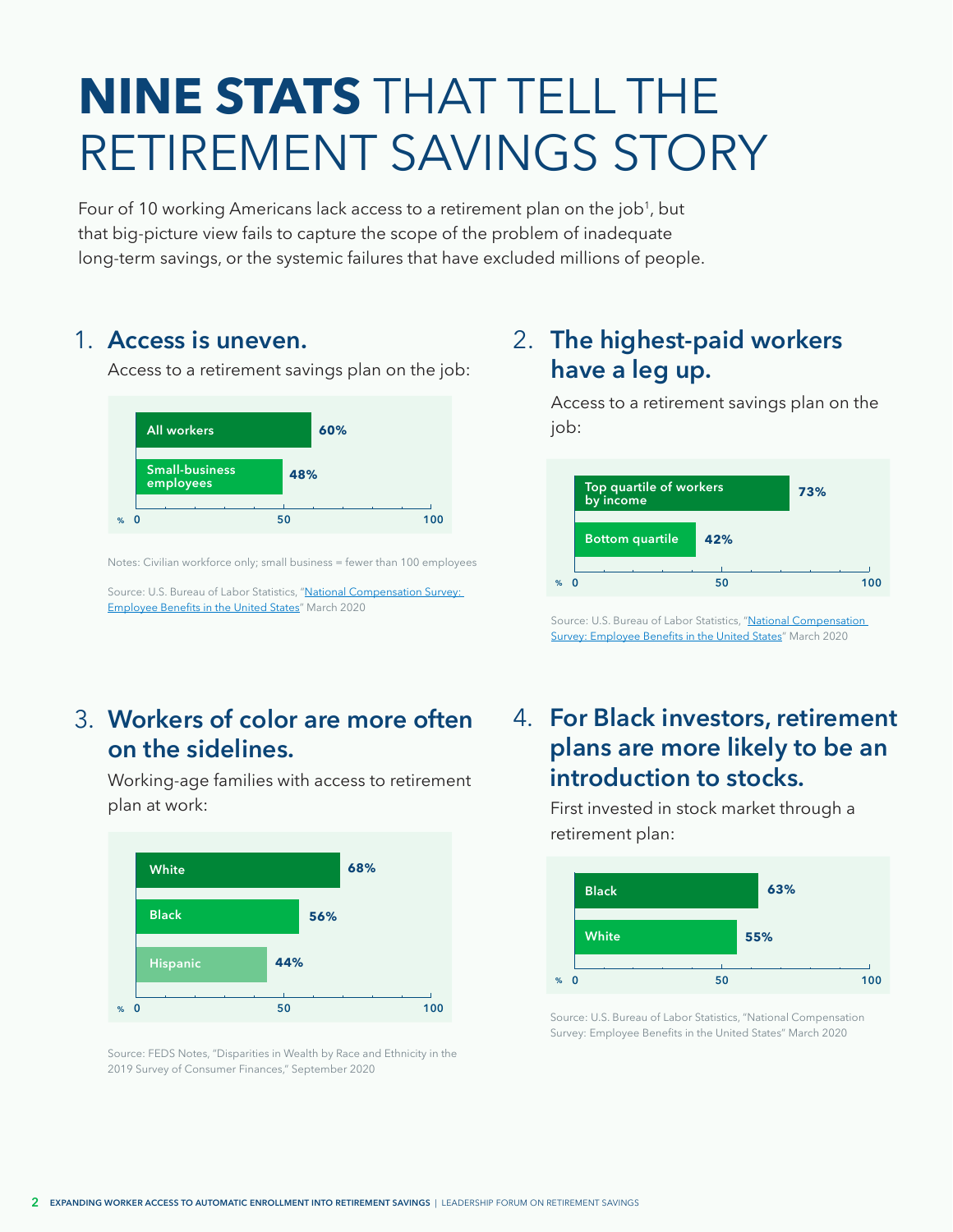## **Income disparities drive the**  5. **savings gap, too.**

Average individual lifetime earnings:

**\$ 0 2M 3M White Black Hispanic 2.7M 1.8M 2.0M 1M**

Source: Urban Institute, "Nine Charts about Wealth Inequality in America,", 2017

## **Social Security needs to be**  6. **part of the conversation.**

Reliance on Social Security for 100% of retirement income:



Source: AARP Public Policy Institute, "Social Security: A Key Retirement Income Source for Older Minorities,", 2012.

## **A better outcome is possible. 8.** Interest in creating plans

Poverty rates for citizens over 65:



Source: Organization for Economic Co-operation and Development (OECD)

## 9. **Reform** *can* **move the needle.**

**20-40m number of additional workers who could contribute to a retirement plan by 2040 if national universal access is instituted**

Source: Georgetown University Center for Retirement Initiatives, "What [Are the Potential Benefits of Universal Access to Retirement Savings? An](https://cri.georgetown.edu/wp-content/uploads/2020/12/CRI-ESI-Report-Benefits_of_Universal_Access_FINAL.pdf)  [Analysis of National Options to Expand Coverage](https://cri.georgetown.edu/wp-content/uploads/2020/12/CRI-ESI-Report-Benefits_of_Universal_Access_FINAL.pdf)," December 2020

## **is increasing among small businesses.**

New 401(k) plans as a portion of business v. converting old plans, for a participating small business 401(k) plan provider:



Source: TK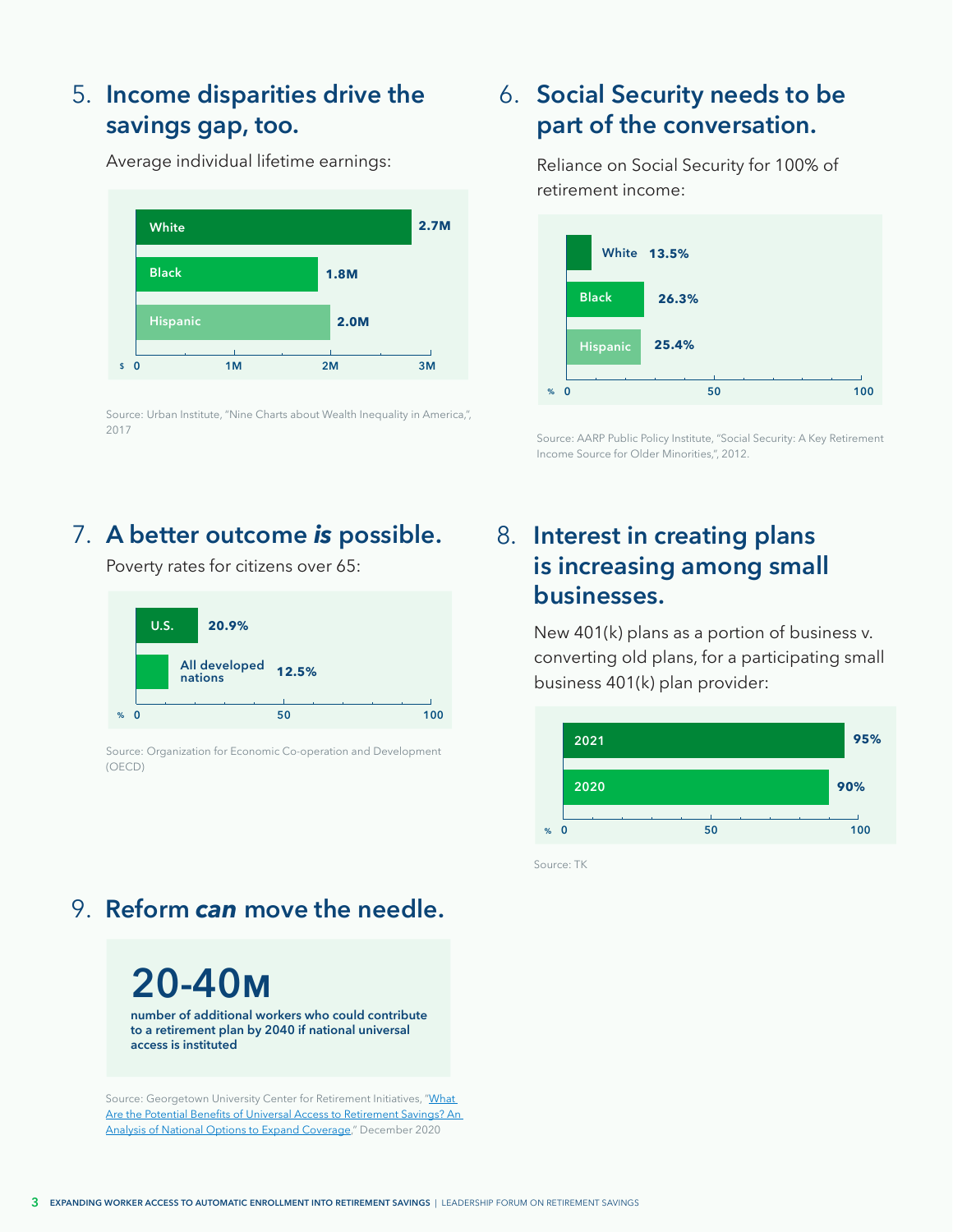## <span id="page-4-0"></span>THE **BIG** QUESTIONS

## **While wider access to retirement plans is crucial, what 1. else could help ensure savings adequacy?**

Expanding access alone won't solve the problem of inadequate savings. The earnings gap drives the savings gap.

- Throughout the Forum, participants noted that gaps in retirement security originate in a widening wage gap in this country, especially for Black and Latinx workers compared with white workers. Access to a workplace retirement plan can be meaningless for any worker who struggles to cover day-to-day living expenses.
- Adequacy depends on higher incomes and more generous tax incentives. The most powerful tax incentive could be a refundable savers' credit that goes directly into a retirement plan.

#### **OVERHEARD**

"When we talk about the big divergence between Blacks and whites when it comes to wealth. it's important to remember the big divergence when it comes to earnings."

"If you take the scenario of a moderate-income worker saving from age 25 but make the savers tax credit refundable, ultimately, over time, you have the potential to boost annual income by an additional 50%."

• In a study of the potential benefits of universal access to retirement plans, the Georgetown University Center for Retirement Initiatives found that an auto-IRA could enable a young worker who saves steadily to age 65 to collect an additional \$14,320 in annual income in retirement.<sup>2</sup> Coupling an auto IRA with a refundable savers credit would push that annual income up to \$21,300.

### **Is it time for the state approach to go national? 2.**

Across the country, state governments are taking the lead in increasing access to retirement plans. In Oregon, California, and Illinois, most employers must offer a workplace retirement plan or automatically enroll their employees in a state-sponsored IRA funded through payroll deductions. Colorado, Connecticut, Maryland, New Jersey, and Virginia will be next up with similar plans, and some 20 other states have considered similar auto-IRAs.[3](#page-13-0) But on the national level no such automatic enrollment exists, nor does the federal government require companies to provide workers with access to a retirement savings plan (though legislation has been introduced).

"The state programs are adding impetus to Congress to act on ideas that have been present for a good long time."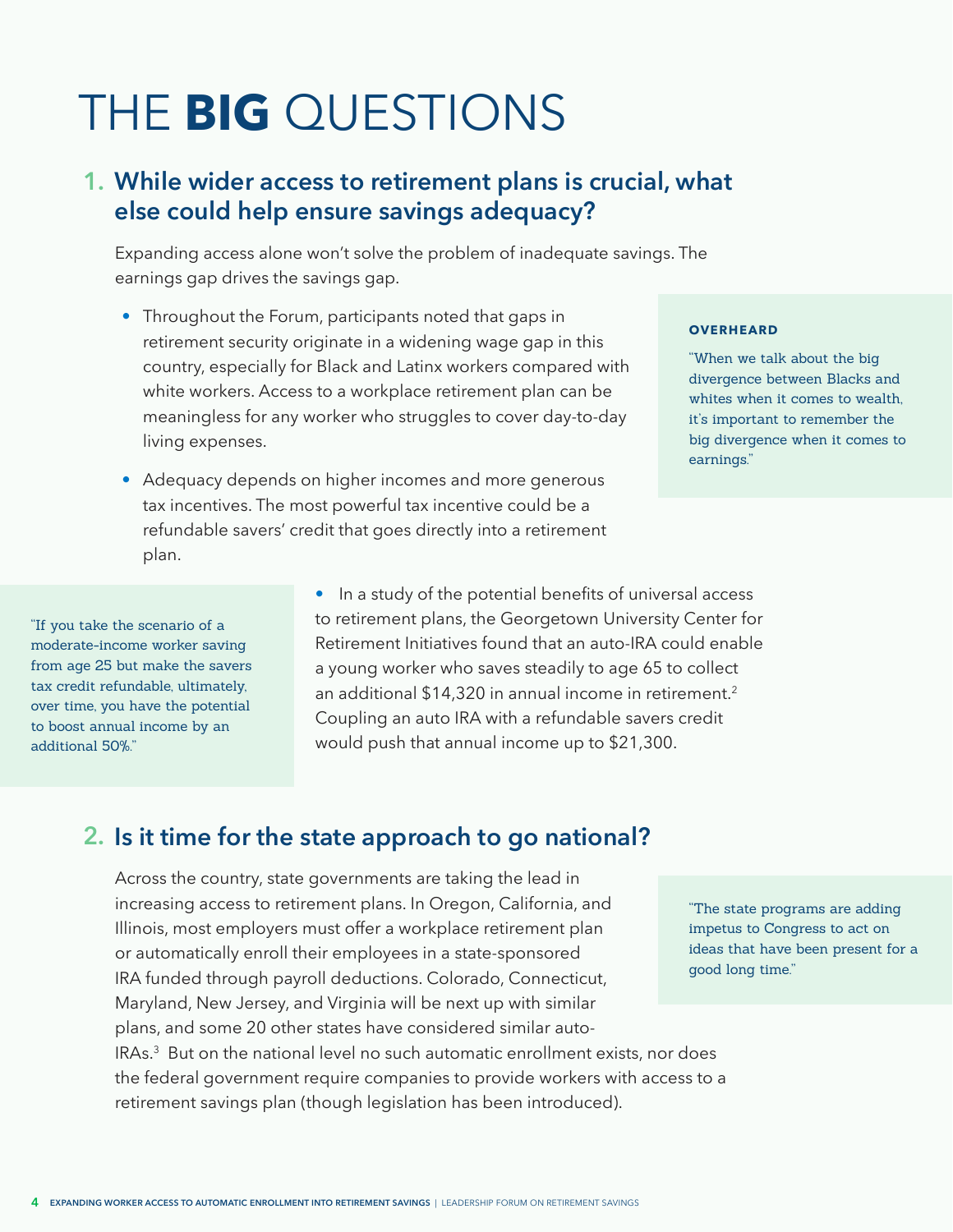<span id="page-5-0"></span>"Maybe we need to let the state experiment run a little longer to let more data flow in on what's working. Having a more datadriven policy at the federal level could be helpful."

• Forum participants expressed broad support for a federal law mandating access for all workers. Most, in fact, identified it as the single most powerful potential change to ensure sufficient financial security during retirement for people in America. This mirrors the results of a survey of retirement experts conducted on the eve of the 2021 Forum by the Aspen Institute Financial Security Program, in which 78% of respondents supported such a mandate.<sup>[4](#page-13-0)</sup>

- There was less consensus over what form federal legislation should take, with options that ranged from enhanced tax incentives for employers who offer plans to a federal framework for the kind of plan offered.
- State auto-IRAs could play a role in expanding access in a variety of ways, participants noted. For one, state plans could be the catalyst that leads to a federal auto-IRA: If the number of states that adopt retirement savings mandates makes it onerous for companies operating in multiple states to manage benefits, it could spur the federal government to create a uniform standard. One participant noted that Social Security didn't exist until nearly three dozen states had initiated programs for the elderly, pressuring the federal government to act.

"If Congress were able to get a national employer mandate done without establishing a national public option, the state plans would figure out how to serve the smallest businesses across the country."

- Absent a federal auto-IRA, states could fill the public option void by allowing people from any state to sign up in theirs, or by forming multi-state plans. One crucial consideration is whether existing state plans could handle the increased volume.
- Some participants felt state plans should get more time to expand and mature before there's a mandate for a public auto-IRA option on the federal level. After all, states are proving to be useful labs to test plan design. In California, where the CalSavers auto-IRA is being rolled out to employers by size over three years, 90% of businesses are not yet subject to the mandate (though many have signed on early).

"The solution will not end up being a mandate. It's going to be bribing employers through tax credits. If technology makes hookups cheap enough, a bribe ought to do most of the work."

• One floated idea was to skip a federal mandate altogether in favor of more generous incentives in the tax code. Between employing technology that makes participation frictionless and compensating employers to cover their costs, one Forum attendee questioned whether a formal mandate is even needed.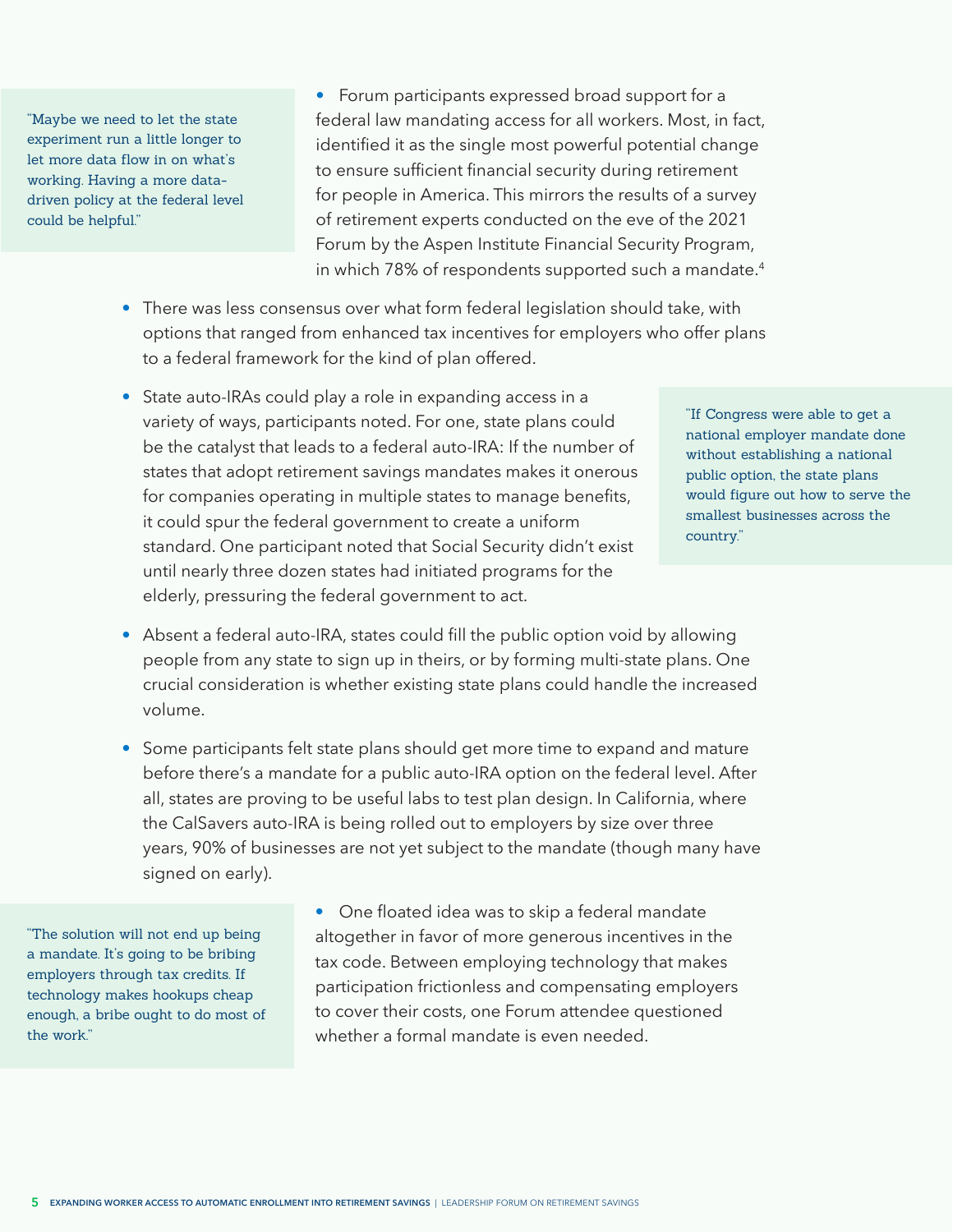#### <span id="page-6-0"></span>**FOR FURTHER REVIEW:**

#### **States and the Racial Wealth Gap**

No discussion of retirement security in America can ignore the racial disparities in wealth and savings. One concern expressed in the session is that relying solely on states to be the means of increased access will not adequately address the racial wealth gap. That's because states least likely to introduce retirement savings mandates are also those with large Black populations. Case in point: the uneven expansion of Medicaid eligibility realized by the Affordable Care Act. Seven of the 12 states that have not yet adopted Medicaid expansion are Southern states with sizable Black populations.<sup>[5](#page-13-0)</sup>

### **Do we already have the tools to build national 3. coverage?**

From the growing number of state auto-IRAs and multiple employer plans (MEPs) to pooled employer plans (PEPs) and private retirement plans, the components of nationwide coverage could already be falling into place. The Forum participants tried to envision how those pieces might fit together to expand access to all—closing the coverage gap for tens of millions of workers—and sought to identify what other pieces may be needed.

"I'm hoping we can actually use our collective wisdom to make more than a minimum viable product, to create something that doesn't have to be altered again in five years. We shouldn't hold ourselves back by saying, 'politics are impossible'."

"In my dream, there is a federal requirement that says that if you're an employer that has been around for two years or more and you employ five people or more, you have to offer a retirement savings program or facilitate retirement savings."

• One proposal was a three-tier approach that combined auto-IRAs, MEPs and PEPs, and private plans. Acknowledging that business size will be an important consideration in drafting such federal legislation, the proposal set the employee threshold at five.

• In this model, the first tier would be a simple, lowcost auto-IRA, either a state-run or federal plan. One participant described it as extending the retirement

savings system entrance ramp to more workers.

- As noted above, some participants thought that, absent a federal auto-IRA, state plans could service employers from other parts of the country, going so far as to suggest that a national default plan is not needed. Others were not sure states could handle the volume.
- Small businesses often don't have human resources departments or the ability to act as a fiduciary for these plans, and those obstacles must be taken into account. Ideally, payroll integration and other technology could make plan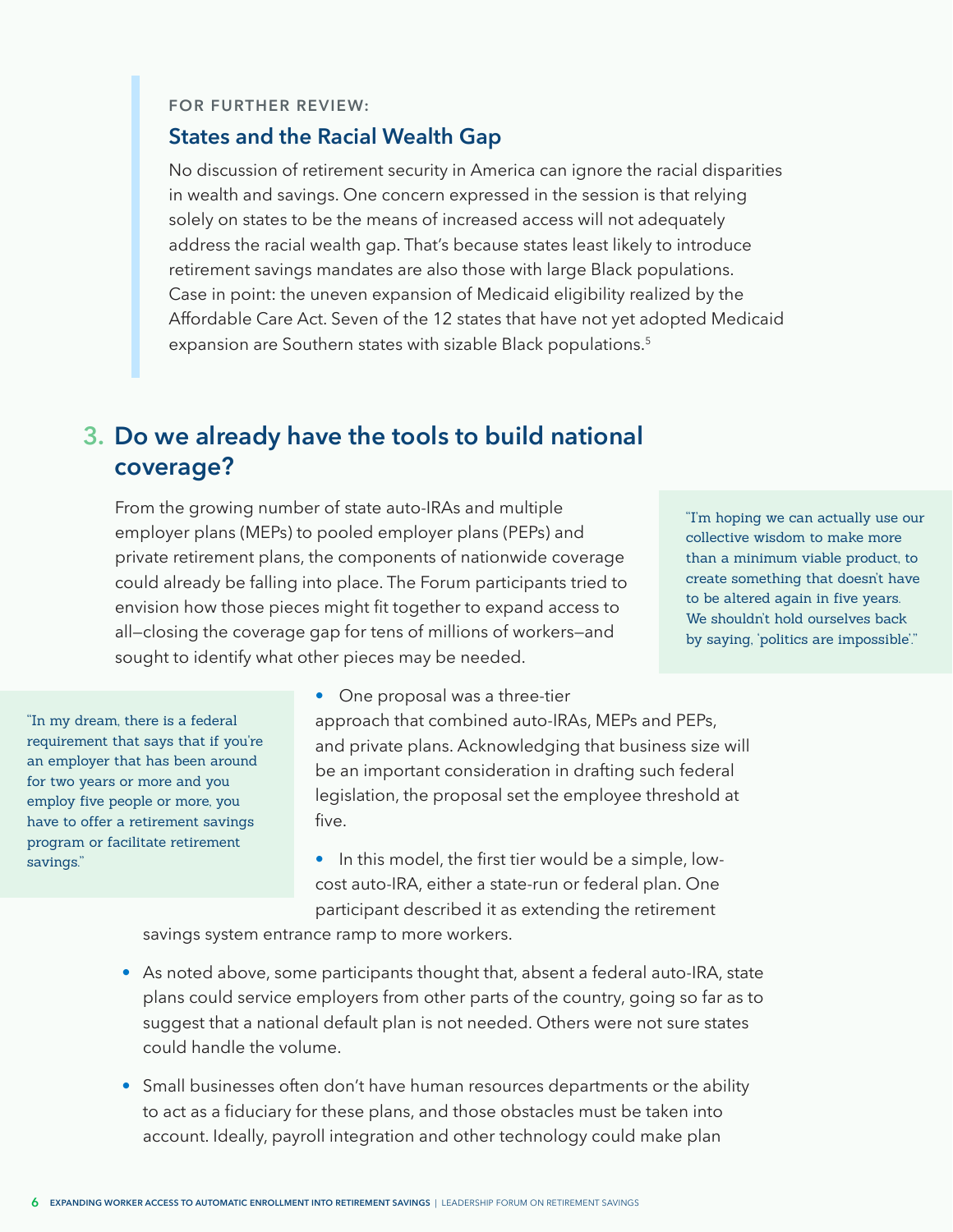<span id="page-7-0"></span>participation virtually frictionless for employers, and fiduciary responsibilities could be outsourced. (Of course, any approach must include consumer protections.) Such ease of use might even bring on enough employers to achieve the necessary level of broad coverage, even without a federal mandate.

• Making it easy for employers to graduate from an entry-level option to the next tiers—MEP/PEP, then a private plan—is also key to this model's success. The goal has to be to move as many businesses as possible into plans that offer more features.

#### **FOR FURTHER REVIEW:**

### **Building the Base**

Forum participants debated the proper foundation for the three-tier model: a Roth IRA, a 401(k)-style account, or a hybrid of the two. Roths offer simplicity and the ability to withdraw for emergencies without penalty an important benefit for low-income workers lacking sufficient emergency savings. A 401(k), on the other hand, allows for more features, including employer matches on contributions. Some participants were strongly in favor of that structure, but one attendee suggested that Roth-based models could include an emergency savings program.

"We look at IRAs and we look at 401(k) models, but the reality is that the most significant factor in getting people to save isn't the model, it's who's covered in the model."

## **How can small businesses be brought on board? 4.**

One third of private-sector workers are employed by businesses with fewer than 100 employees, yet only 48% of those firms offer a retirement savings plan.<sup>[6](#page-13-0)</sup> That makes small businesses a necessary focus of any discussion about expanding access, especially to underrepresented groups.

• Traditionally, small businesses are resistant to regulation, but the question was raised about whether they are actually opposed to state-mandated auto-IRAs—and by extension any potential federal requirement to enroll workers in a retirement

"We know what the pushback to a mandate will be. It will come from business, and it will be around the fact that it costs more, in time and real dollars."

plan. Some participants noted that, in theory, businesses might be open to states making it easier for them to offer a benefit their employees want.

• What would it take to convince resistant businesses to participate in a government-run retirement plan? No or low costs, of course, but also ease of use and seamless

"The small business issue is also a race issue. There are about twice as many Hispanics working at small businesses than at large companies. So if you solve the small business retirement problem, you make a big impact."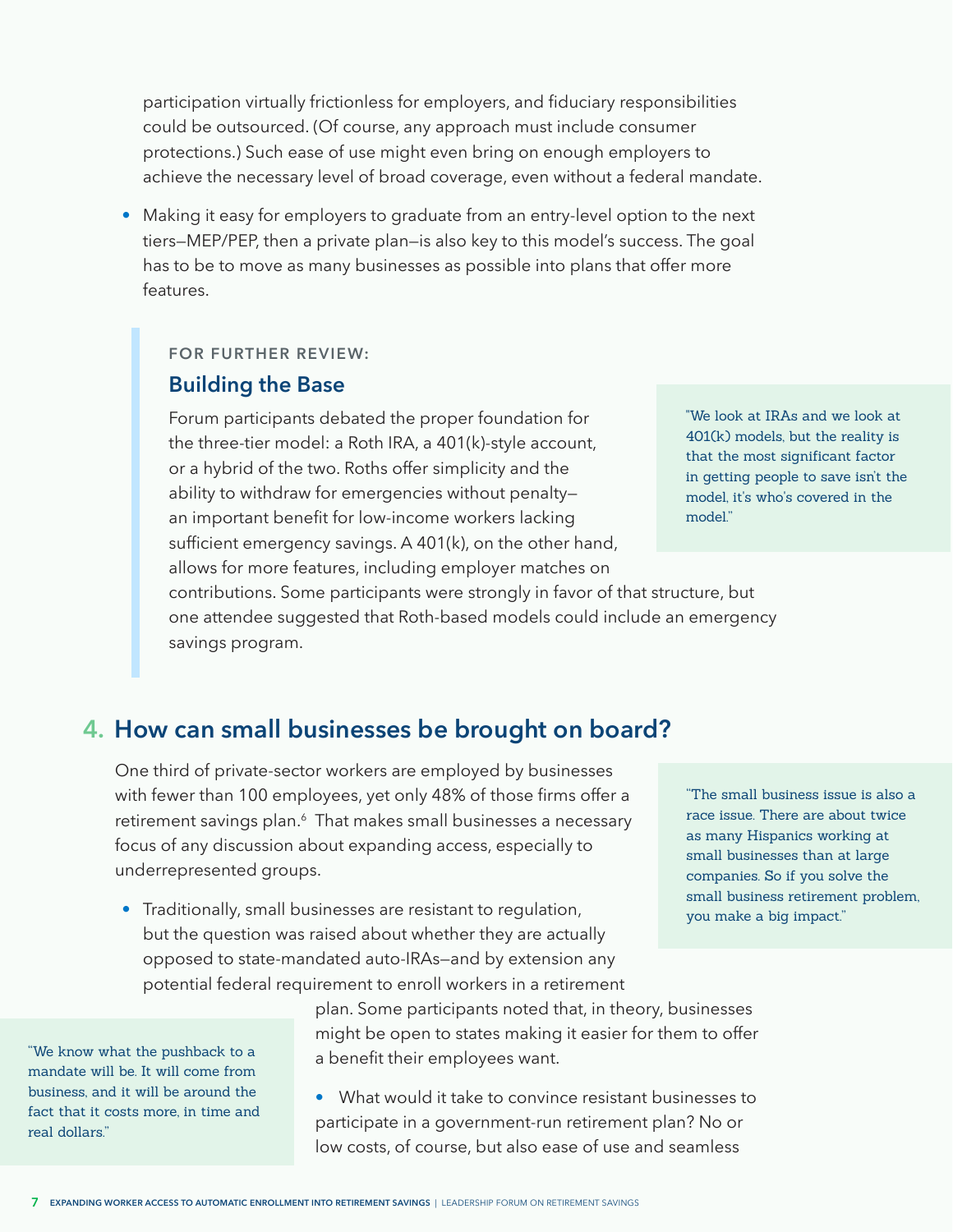integration with payroll systems were deemed to be keys to widespread uptake. Time is a business owner's most precious commodity. As one speaker noted, glitches during the launch of a federal health insurance marketplace cast a lasting shadow over the Affordable Care Act. Any new government retirement program, then, must get the technology right from the outset.

• Participants looked at what effect public retirement savings options, such as state auto-IRAs, might have on the private-plan market. Will they crowd out company 401(k)s? Early evidence from states with auto-IRAs suggests that, in fact, mandates may be leading more companies to introduce their own plans. In California, for example, 401(k) providers are competing for small businesses newly subject to the mandate. The tax credits available to businesses to offset the costs of creating plans, part of 2019's SECURE Act, may also be driving private-plan formation.

"One thing we know about state programs is that many employers see them as a catalyst, a reason to set up their own individual plans."

It was proposed that a spike in the number of small retirement plans could

"Creating lots of small plans shouldn't be a threat to the industry as a whole. All big plans start small. We have to create an on ramp."

present an opportunity for retirement-plan sponsors. Small plans might serve as a gateway to retirement savings, resulting in a larger pool of assets to manage. In considering a public retirement option, one idea that could win the support of the 401(k) industry is a starter savings plan capped at \$15,000, after which the account holder would have to roll over the money into a private plan.

• Participants noted that proponents of auto-IRAs can't assume labor will be an automatic ally. Workers who are automatically enrolled in a retirement plan that reduces their paycheck by 5%, say, could rightly see that as a pay cut if it is not covered by employers or the government. Encouraging more savings by lowand moderate-income workers may well require a combination of accessible automatic savings vehicles and more generous tax incentives.

#### **FOR FURTHER REVIEW:**

### **The Employer's Role**

For all the discussion about how to bring employers on board, participants also noted the risks of centering the retirement system on private businesses. Ongoing technological change and the transition to a clean-energy economy, to name two significant commercial forces, may put even well-established companies out of business. Economic factors have already impacted pensions, which are more likely to be offered by traditional conglomerates. Could employer-sponsored retirement savings plans also be affected? Then again, if businesses no longer have to assume the role of fiduciary, who will look out for the interests of retirement savers?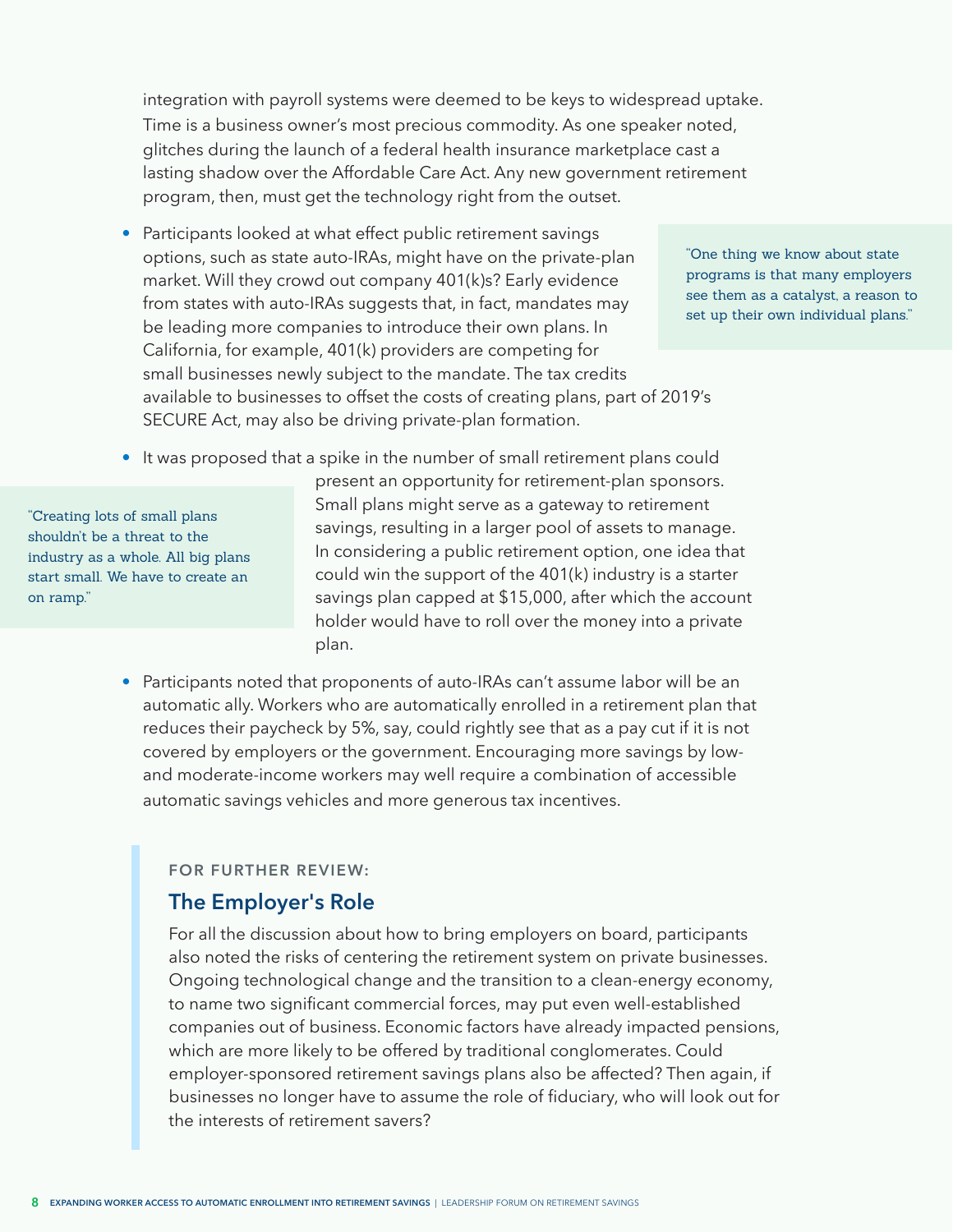## <span id="page-9-0"></span>**Given the politics of retirement, what's actually possible? 5.**

Recent years have seen a burst of bipartisan retirement legislation in Congress, from the passage of the SECURE Act in 2019 to notable retirement provisions in the 2020 Covid relief package. Pending legislation includes "SECURE 2.0," which would, among other provisions, mandate automatic enrollment for newly created retirement plans and enhance tax incentives for small businesses to offer plans. But how much has been achieved legislatively so far, what are the chances of significant reforms successfully passing, and who will champion retirement security going forward? Forum attendees tackled all those questions.

• Thirteen years elapsed between the 2006 passage of the Pension Protection Act and the next piece of major retirement legislation, the SECURE Act of 2019. If Congressional support for retirement reform can be mustered only every decade or so, the odds of passing a national retirement savings mandate seem long.

"The difference between our aspirations and what Congress has produced in the last 10 years is pretty large."

- Some participants felt that the window to pass any meaningful retirement legislation could close within the year. Given that House Ways & Means chair Richard Neal (D.-Mass) has been a reliable champion of reform, much hinges on his continued tenure as head of that committee, and that, of course, is dependent on 2022's mid-term elections. Other notable leaders on this issue include senators Ben Cardin (D.-Maryland) and Rob Portman (R.-Ohio). Several attendees didn't see a pipeline of future congressional leaders; others, though, think there is a capable next generation on both sides of the political aisle.
- Retirement legislation typically originates in the House Ways and Means committee as tax policy. Participants, though, noted that framing it as tax policy is likely preventing the country from developing the solutions people need for a secure retirement.

"The states have realized there are big problems in this country with access and adequacy. They are taking action where the federal government hasn't been able to do so yet."

• The slow pace of federal reform is why so many states have taken steps to ensure wider access to workplace retirement plans. And while the early adopters of auto-IRAs have tended to be "blue" states, participants noted that even Republican-led ones like Utah and Wyoming are considering similar programs. State governments, they said, recognize the huge potential costs of unprepared retirees. Furthermore, surveys show deep support among workers.<sup>7</sup>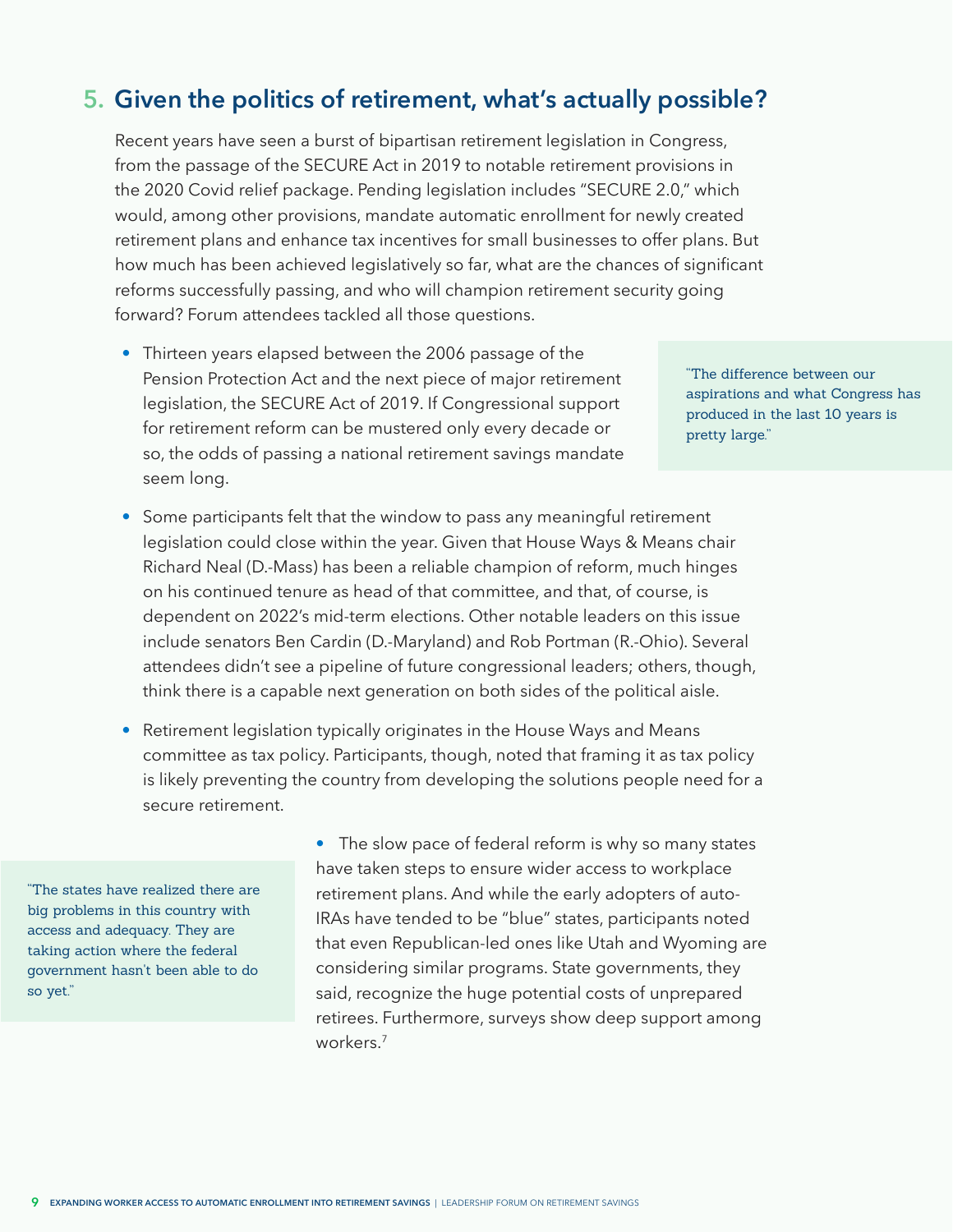#### **FOR FURTHER REVIEW:**

#### **Picking Up the Pace**

Though Congress has passed historic retirement legislation and continues to pursue a follow-up bill, participants called progress to date modest. The most important potential change—universal access to a workplace retirement plan remains unrealized, and participants noted it faces stiff odds of passing anytime soon. The expansion of pooled employer plans (PEPs) and multiple employer plans (MEPs) made possible by recent legislation is an important step forward, but it's a small one in terms of closing the coverage gap. One participant noted that more PEPs and MEPs

"The order of magnitude of what PEPs and MEPs are likely to do to expand coverage is an entirely lower order than the potential of automatic IRAs. We ought to keep our eye on that ball and not fall into the misperception that Congress has done a lot recently."

could give 700,000 new savers access to workplace retirement plans, but that pales against the estimated 30 to 50 million who would gain access through a national retirement mandate.

## **Should any discussion of plan access include—or possibly 6. start with—another pillar of retirement income, Social Security?**

Though expanding the availability of workplace retirement savings is seen as crucial to increasing retirement security, the conversation repeatedly turned to the existing national retirement program as participants debated how universal plan access could take form.

• Given the universal nature of the Social Security system, some questioned whether an additional national savings system is even necessary. Instead of establishing new ways to save for retirement, could employers simply be allowed to make additional contributions within the existing system? That approach would, of course, require neither new technology nor additional sign-up as virtually all employers already make such payments.

"To suggest that low-income workers should settle for Social Security benefits alone discourages savings. State plans have shown that given the opportunity to save, low-income workers will."

• Allowing employers to increase contributions to Social Security on behalf of their workers would free them of any new administrative burdens that might come with a national savings mandate, not to mention the fiduciary responsibility for workers' savings. Using Social Security as the means for helping low-income workers build greater retirement savings would, however, require changes to the benefit formula to ensure that those workers benefitted the most.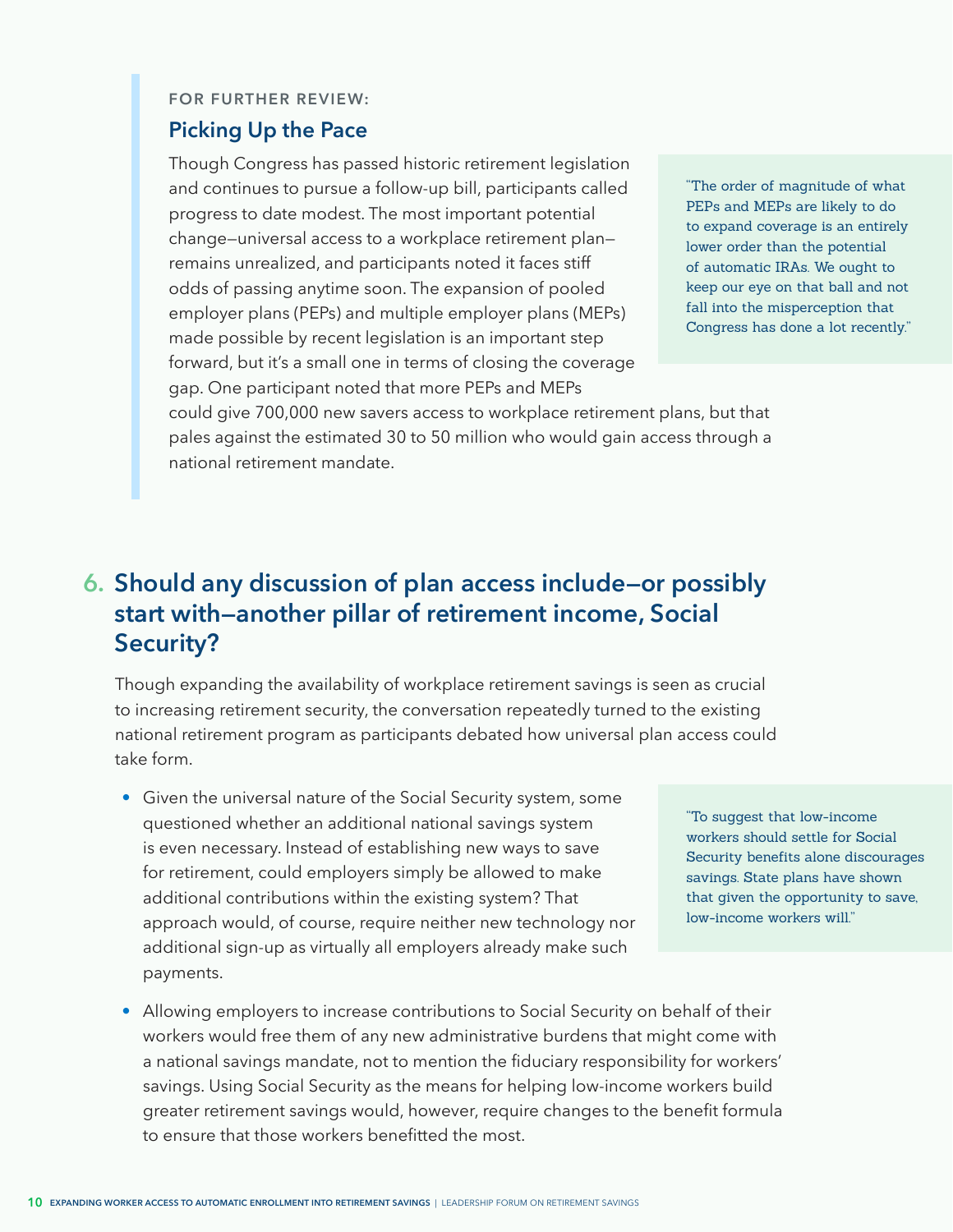<span id="page-11-0"></span>"Social Security is eventually just going to pay your health care bills because already 40¢ of every dollar goes to health care costs. When you're in your 80s, it's going to be like 90¢ per dollar."

• Some participants argued that even if Social Security were to be expanded, the more generous benefits would not override the need for outside retirement savings. Having both steady income from Social Security and a pool of savings to tap provides crucial breathing room in workers' budgets. That's especially true as expenses change over the course of retirement and health care costs eat up an ever-larger portion of Social Security income.

- Another argument for saving for retirement outside of Social Security is this lesson from state auto-IRAs: Even small monthly savings can make a meaningful difference in the long term. For instance, contributing as little as \$100 a month can result in an additional \$14,000 a year in retirement income.<sup>[8](#page-13-0)</sup>
- Some participants weren't convinced that workers would take to relying on Social Security, pointing out that many younger Americans are already skeptical of the system. Workers who see payroll taxes coming out of every paycheck may feel that they are already contributing too much to a "broken" system. Lacking trust in the system, many may prefer to save on their own.
- Finally, any discussion of Social Security should recognize the disproportionate importance of the program for Black and Indigenous people. Black and Indigenous people have lower projected longevity and higher rates of disability due to a combination of factors, including limited access to high quality healthcare and environmental risk factors. As a result, Black and Indigenous are more likely to rely on disability and survivor benefits. An additional retirement savings program may not address these very real risks.

#### **FOR FURTHER REVIEW:**

#### **The Ticking Clock**

Regardless of whether Social Security is expanded, shoring up and strengthening the system needs to be a legislative priority. With the trust fund insolvency date of 2033 moving ever closer, some felt that a meaningful conversation about Social Security is becoming more likely. The system may be on the cusp of a political moment.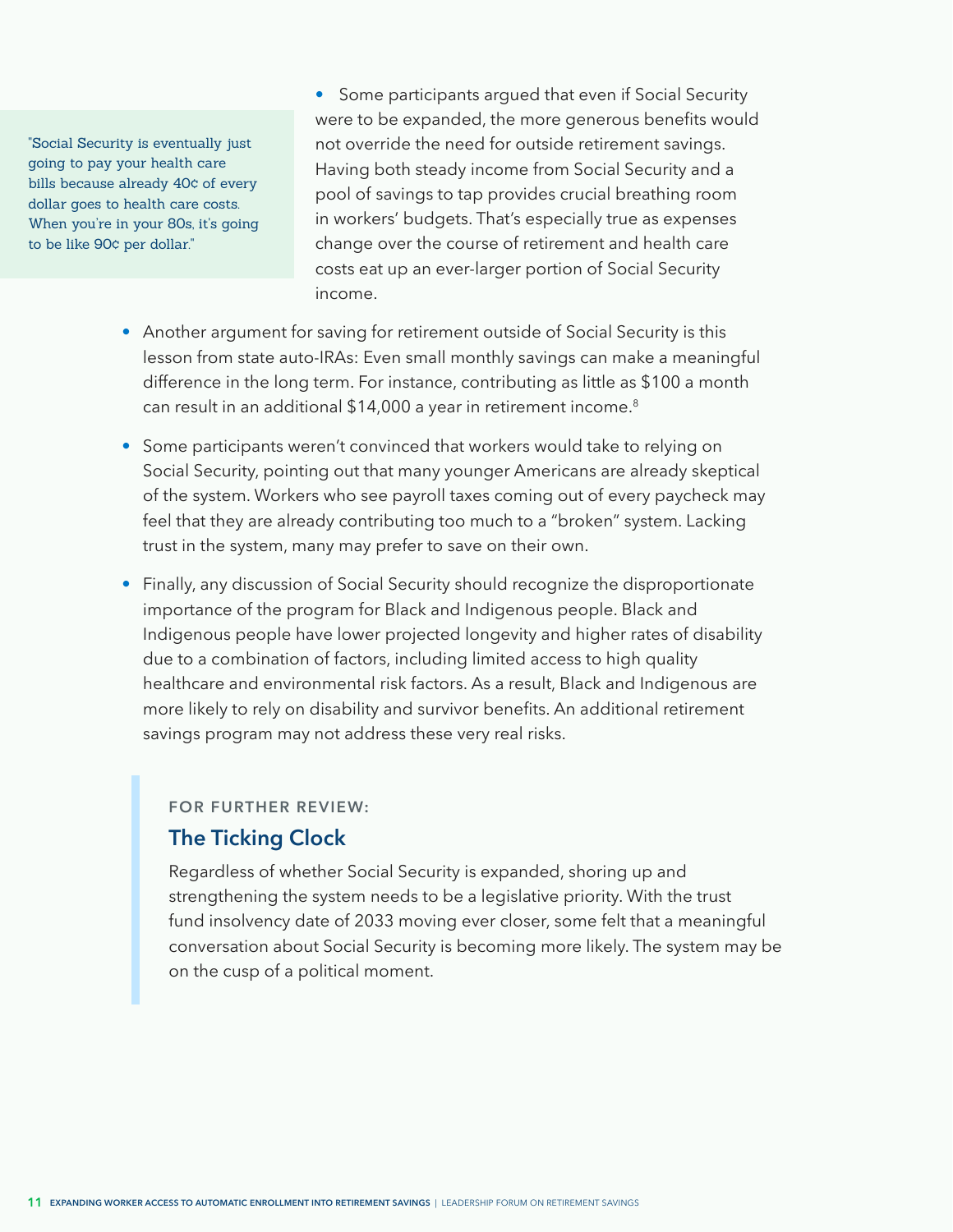## <span id="page-12-0"></span>**ONE PLAN**  THAT'S WORKING NOW

When OregonSaves launched in 2017, it was the first state-sponsored auto-IRA in the nation. Designed to aid the estimated one million workers in the state without access to a work-based retirement plan, the program requires most private employers that don't offer a savings option to enroll employees in OregonSaves, with a 5% default contribution rate. In the four years since, plan assets have surpassed \$100 million, and more than 100,000 savers have funded accounts, set up as Roth IRAs. With participating workers contributing \$143 a month on average, the average account balance currently stands at just over \$1,100.[9](#page-13-0)

A recent working paper published by the National Bureau of Economic Research found that OregonSaves has "meaningfully increased employee savings" among the primarily low-wage, highturnover workforce it serves. And though roughly one third of enrolled employees opt out, the researchers noted that may reflect an understandable need for low-income workers to prioritize short-term savings[.10](#page-13-0) 

To date, local businesses appear satisfied with OregonSaves. In surveys by the Pew Charitable Trust, nearly three quarters of participating employers report being satisfied with or neutral about the program. What's more, employers who are actually funding accounts through payroll contributions expressed higher satisfaction than ones who have recently signed up—a possible sign that working with OregonSaves is a positive experience.<sup>[11](#page-13-0)</sup>

# **ONE DEVELOPMENT** TO WATCH

Workers are typically paid every two weeks or even monthly, potentially creating a cash crunch for those who lack emergency savings. The wait can lead people to incur hefty overdraft fees or force them to turn to costly financial products like payday loans. A payroll approach called "earned wage access" eliminates the delay, permitting workers to collect what they earned on any single day right away, then have those advanced funds debited from their next paycheck.

At the Forum, the question was raised about whether this immediate payroll system could have an impact on retirement savings behavior. As one participant suggested, from a behavioral standpoint having ongoing access to cash may not encourage regular savings the way automatic 401(k) enrollment does. Still, by better matching income to spending needs and eliminating the fees associated with various forms of high-cost credit that erode low-paid workers' income, earned wage access could have a positive effect on overall financial health. It's a topic worthy of further study.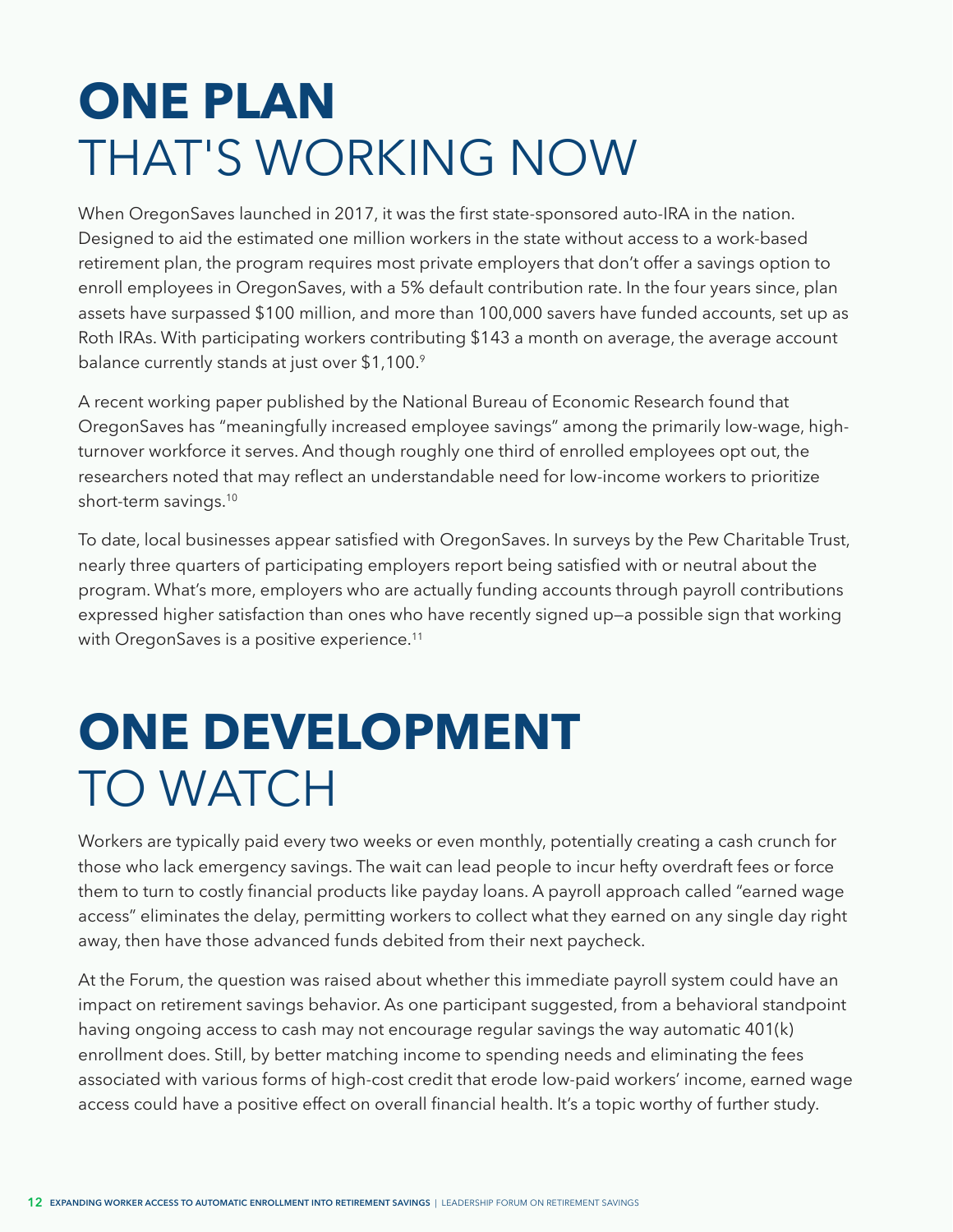### <span id="page-13-0"></span>**ENDNOTES**

[1](#page-2-0) U.S. Bureau of Labor Statistics, "National [Compensation Survey: Employee Benefits in the United](https://www.bls.gov/ncs/ebs/benefits/2020/employee-benefits-in-the-united-states-march-2020.pdf)  [States"](https://www.bls.gov/ncs/ebs/benefits/2020/employee-benefits-in-the-united-states-march-2020.pdf) March 2020

[2](#page-4-0) Georgetown University Center for Retirement Initiatives, ["What Are the Potential Benefits of Universal](https://cri.georgetown.edu/wp-content/uploads/2020/12/CRI-ESI-Report-Benefits_of_Universal_Access_FINAL.pdf)  [Access to Retirement Savings? An Analysis of National](https://cri.georgetown.edu/wp-content/uploads/2020/12/CRI-ESI-Report-Benefits_of_Universal_Access_FINAL.pdf)  [Options to Expand Coverage,](https://cri.georgetown.edu/wp-content/uploads/2020/12/CRI-ESI-Report-Benefits_of_Universal_Access_FINAL.pdf)" December 2020

[3](#page-4-0) The Pew Charitable Trusts, "How Auto-IRAs Help [Retirees Delay Claiming Social Security: An Update,](https://www.pewtrusts.org/en/research-and-analysis/issue-briefs/2021/03/how-auto-iras-help-retirees-delay-claiming-social-security)" March 2021

[4](#page-5-0) Aspen Institute Financial Security Program, "[Expert Survey on Retirement Savings: Support for](https://www.aspeninstitute.org/publications/expert-survey-on-retirement-savings/)  Solutions for an Inclusive, Adequate Retirement Savings [System,](https://www.aspeninstitute.org/publications/expert-survey-on-retirement-savings/)" April 2021

[5](#page-6-0) Kaiser Family Foundation, "Status of State [Medicaid Expansion Decisions,"](https://www.kff.org/medicaid/issue-brief/status-of-state-medicaid-expansion-decisions-interactive-map/) September 2021

[6](#page-7-0)

J.P. Morgan Asset Management, "The growth of state [mandated auto-IRA programs,](https://am.jpmorgan.com/us/en/asset-management/adv/insights/retirement-insights/defined-contribution/state-mandatory-auto-iras/)" March 2021

[7](#page-9-0) The Pew Charitable Trusts, "Worker Reactions to [State-Sponsored Auto-IRA Programs](https://www.pewtrusts.org/-/media/assets/2017/10/retirement_savings_worker_reactions_v5.pdf)," October 2017

[8](#page-11-0) Georgetown University Center for Retirement Initiatives, ["What Are the Potential Benefits of Universal](https://cri.georgetown.edu/wp-content/uploads/2020/12/CRI-ESI-Report-Benefits_of_Universal_Access_FINAL.pdf)  [Access to Retirement Savings? An Analysis of National](https://cri.georgetown.edu/wp-content/uploads/2020/12/CRI-ESI-Report-Benefits_of_Universal_Access_FINAL.pdf)  [Options to Expand Coverage,](https://cri.georgetown.edu/wp-content/uploads/2020/12/CRI-ESI-Report-Benefits_of_Universal_Access_FINAL.pdf)" December 2020

Social Security Office of Retirement and Disability Policy, ["African Americans: Description of Social Security and](https://www.ssa.gov/policy/docs/rsnotes/rsn2014-01.html)  Supplemental Security Income Participation and Benefit [Levels Using the American Community Survey,](https://www.ssa.gov/policy/docs/rsnotes/rsn2014-01.html)" 2014

#### [9](#page-12-0) [OregonSaves monthly dashboard](https://www.oregon.gov/treasury/financial-empowerment/Documents/ors-board-meeting-minutes/2021/2021-04-Program-Report-OregonSaves-Monthly.pdf), July 2021

[10](#page-12-0) National Bureau of Economic Research, ["Auto-](https://www.nber.org/papers/w28469)[Enrollment Retirement Plans for the People: Choices and](https://www.nber.org/papers/w28469)  [Outcomes in OregonSaves,](https://www.nber.org/papers/w28469)" February 2021

[11](#page-12-0) The Pew Charitable Trusts, "[OregonSaves Auto-](https://www.pewtrusts.org/en/research-and-analysis/issue-briefs/2021/04/oregonsaves-auto-ira-program-works-for-employers)[IRA Program Works for Employers](https://www.pewtrusts.org/en/research-and-analysis/issue-briefs/2021/04/oregonsaves-auto-ira-program-works-for-employers)," April 2021